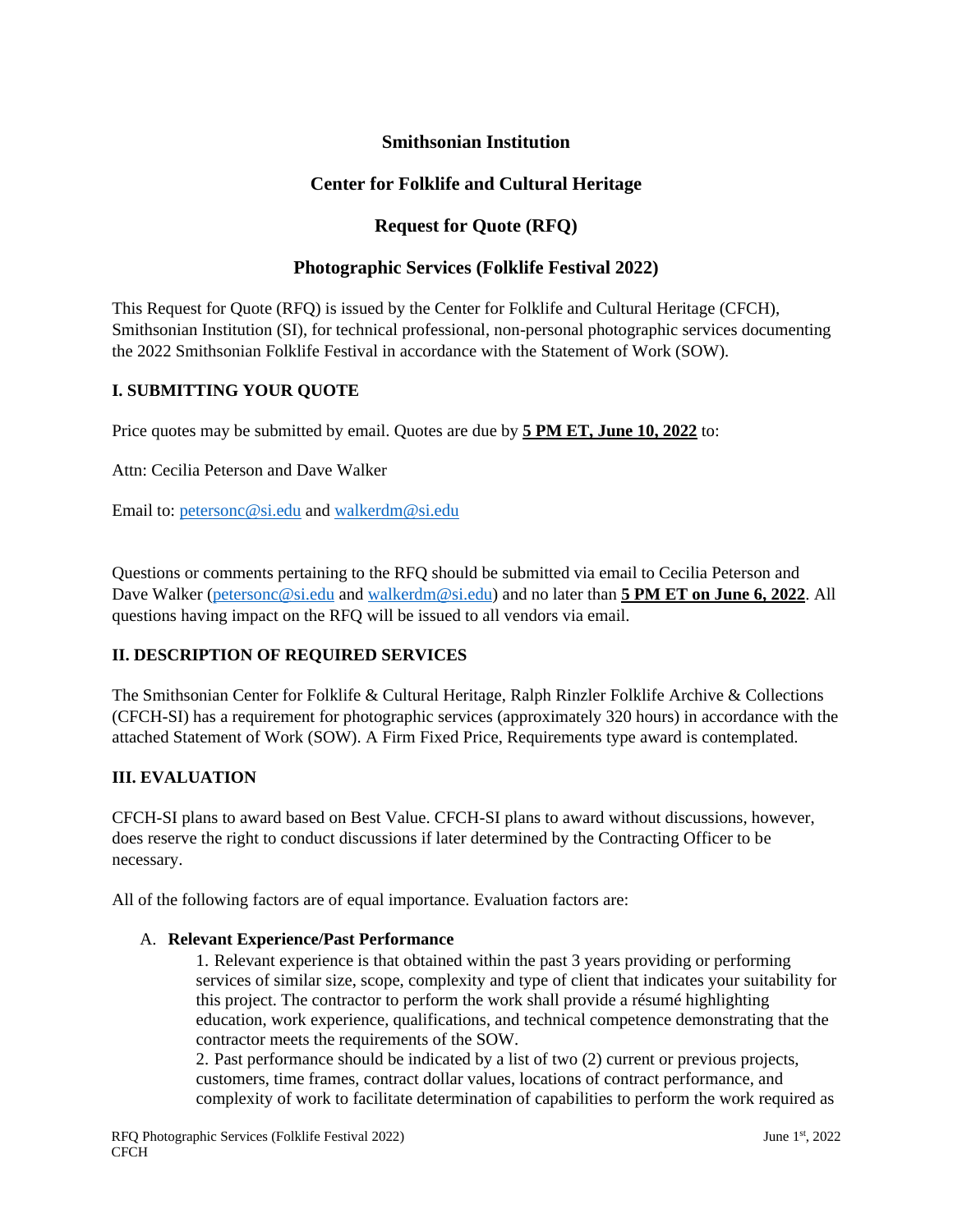cited in the SOW (NTE 250 words). Provide the names of points of contacts and their current telephone numbers who can answer specific questions on quality, efficiency, and scheduling.

B. **Price** (hourly rate)

# **IV. INSURANCE REQUIREMENTS**

Prospective contractors are required to have General Liability Insurance coverage in the minimum amount of \$1,000,000 per occurrence for liabilities arising out of the contractor's activities pertaining to this contract. This policy shall provide coverage for bodily injury, property damage, contractual liability, products and completed operations, and person and advertising injury. Smithsonian shall be listed as an "additional insured" under this policy. Contractor shall provide a certificate of insurance evidencing the required coverage prior to commencing under the contract. Proof of insurance must be submitted with quotes.

## **V. SYSTEM FOR AWARD MANAGEMENT (SAM) REGISTRATION**

Current and prospective recipients of contracts and purchase orders awarded by the SI are required to complete registration and maintain an active record in SAM throughout the period the SI award is in effect. The SAM requires a one-time business registration, with annual updates, and allows vendors to control the accuracy of the business information they enter. The financial data you enter, which includes the electronic funds transfer (EFT) data collected by SAM, will assist the SI with correctly directing payments on your invoices and complying with the Federal Debt Collection Improvement Act of 1996.

Within thirty (30) calendar days after your SAM registration is activated, you must mail a notarized letter to SAM. You will receive guidance on this procedure throughout the SAM registration process and again after your SAM registration is activated. Federal agencies, including SI, have been assured that once an entity's SAM registration is activated, agencies may engage that entity. Notarized letters from registered entities will need to contain specific language. SI OCon&PPM has provided the preferred language for letters with form memo OCon 120 – Mandatory Registration in the System for Award Management (SAM) that accompanies this RFQ.

If yours is the accepted price quote and you are selected for award, your organization's active registration with SAM must be verifiable by SI staff administering this procurement, prior to the contract or purchase order award being executed, and at the time any modifications or amendments to the award might be required.

You may complete or update your SAM registration information anytime online at [https://sam.gov/content/home.](https://sam.gov/content/home) Questions regarding the process may be directed to the Federal Service Desk online at [https://www.fsd.gov/gsafsd\\_sp,](https://www.fsd.gov/gsafsd_sp) or via toll-free call to 1-888-606-8220. There is no charge for registering in SAM.

# **VI. UNIQUE ENTITY IDENTIFIER (UEI) NUMBER**

A UEI number is a unique twelve-digit alpha-numeric identifier that will be assigned to you when your SAM registration is completed. A UEI is available for each physical location of your business (see Section V. of this RFO). You will need to maintain your assigned UEI(s) in a safe location where they may be easily accessed. Your UEI will be required whenever you need to annually update your SAM registration or any time you make changes to your SAM registration information.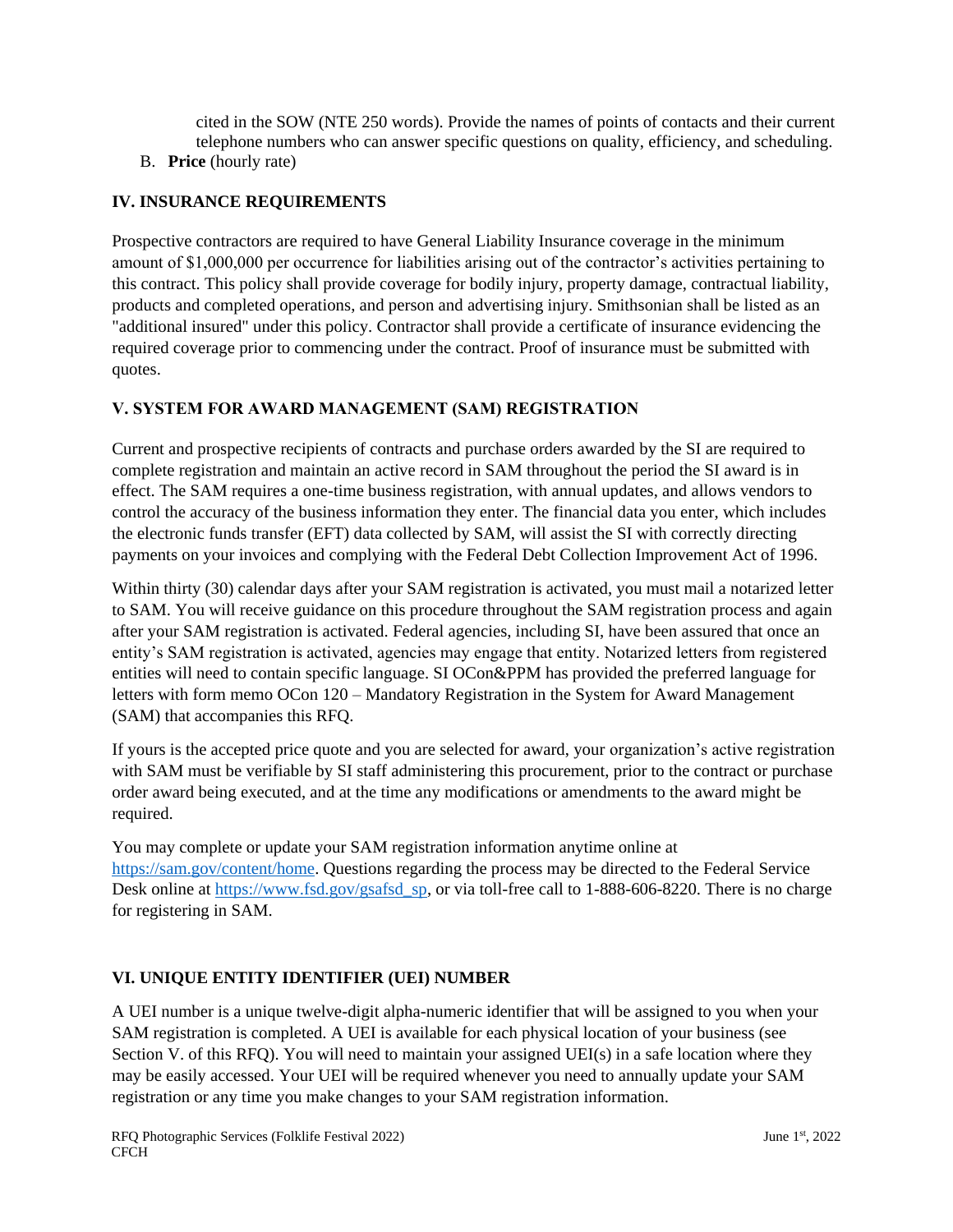## **VII. LEGISLATIVE AND/OR ADMINISTRATIVE REQUIREMENTS**

### **A. Service Contract Act of 1965, as amended**

If services to be performed are covered by the Service Contract Act (SCA), as amended, the SCA shall apply to all work performed under the contract, purchase order, or GSA schedule task order to be issued. Individuals and companies submitting quotes are encouraged to verify the wages and fringe benefits determined by the U.S. Department of Labor to be payable for the Labor Category and in within the location that work performance will occur as cited in the Statement of Work. The SCA wages and fringe benefits payable shall be part of the order award.

Individuals and companies awarded a contract, purchase order or GSA schedule contract task order for SCA covered services are responsible, and required by law, to deliver to its employee(s) or post a notice of the required compensation in a prominent place at the worksite. The SCA provides authority to contracting agencies to withhold contract funds to reimburse underpaid employees, terminate the contract, hold the contractor liable for associated costs to the government, and debar from future government contracts for a period of three (3) years any persons or firms who have violated the SCA. The contracting officer awarding this order, or the Smithsonian Inspector General, may periodically require contractors to provide information that verifies compliance with the SCA for services provided under the awarded contracts, purchase orders or GSA schedule contract task orders.

## B. **E-Verify**

If at award, or anytime during contract performance, the dollar amount of the contract award exceeds \$150,000 or \$5,000,000 under GSA Schedule, with a period of performance over 120 days, the successful bidder is required to register in the E-Verify System and verify that all individuals to be hired under the contract award are eligible for employment within the U.S. This requirement is not applicable to work that will be performed outside the U.S. or for Commercial Off the Shelf (COTS) items.

E-Verify is an Internet-based system operated by the Department of Homeland Security (DHS), U.S. Citizenship and Immigration Services (USCIS). It allows employers to verify the employment eligibility of their employees, regardless of citizenship. For more information on everify and when, why and how to register and use the system please go to the USCIS site on the World Wide Web at:

[http://www.uscis.gov/portal/site/uscis/menuitem.5af9bb95919f35e66f614176543f6d1a/?vgnextoi](http://www.uscis.gov/portal/site/uscis/menuitem.5af9bb95919f35e66f614176543f6d1a/?vgnextoid=cb2a535e0869d110VgnVCM1000004718190aRCRD&vgnextchannel=75bce2e261405110VgnVCM1000004718190aRCRD) [d=cb2a535e0869d110VgnVCM1000004718190aRCRD&vgnextchannel=75bce2e261405110Vg](http://www.uscis.gov/portal/site/uscis/menuitem.5af9bb95919f35e66f614176543f6d1a/?vgnextoid=cb2a535e0869d110VgnVCM1000004718190aRCRD&vgnextchannel=75bce2e261405110VgnVCM1000004718190aRCRD) [nVCM1000004718190aRCRD.](http://www.uscis.gov/portal/site/uscis/menuitem.5af9bb95919f35e66f614176543f6d1a/?vgnextoid=cb2a535e0869d110VgnVCM1000004718190aRCRD&vgnextchannel=75bce2e261405110VgnVCM1000004718190aRCRD)

*Executive Order 13465 and Homeland Security Policy Directive 12 (HSPD-12)*

### C. **Background Investigations**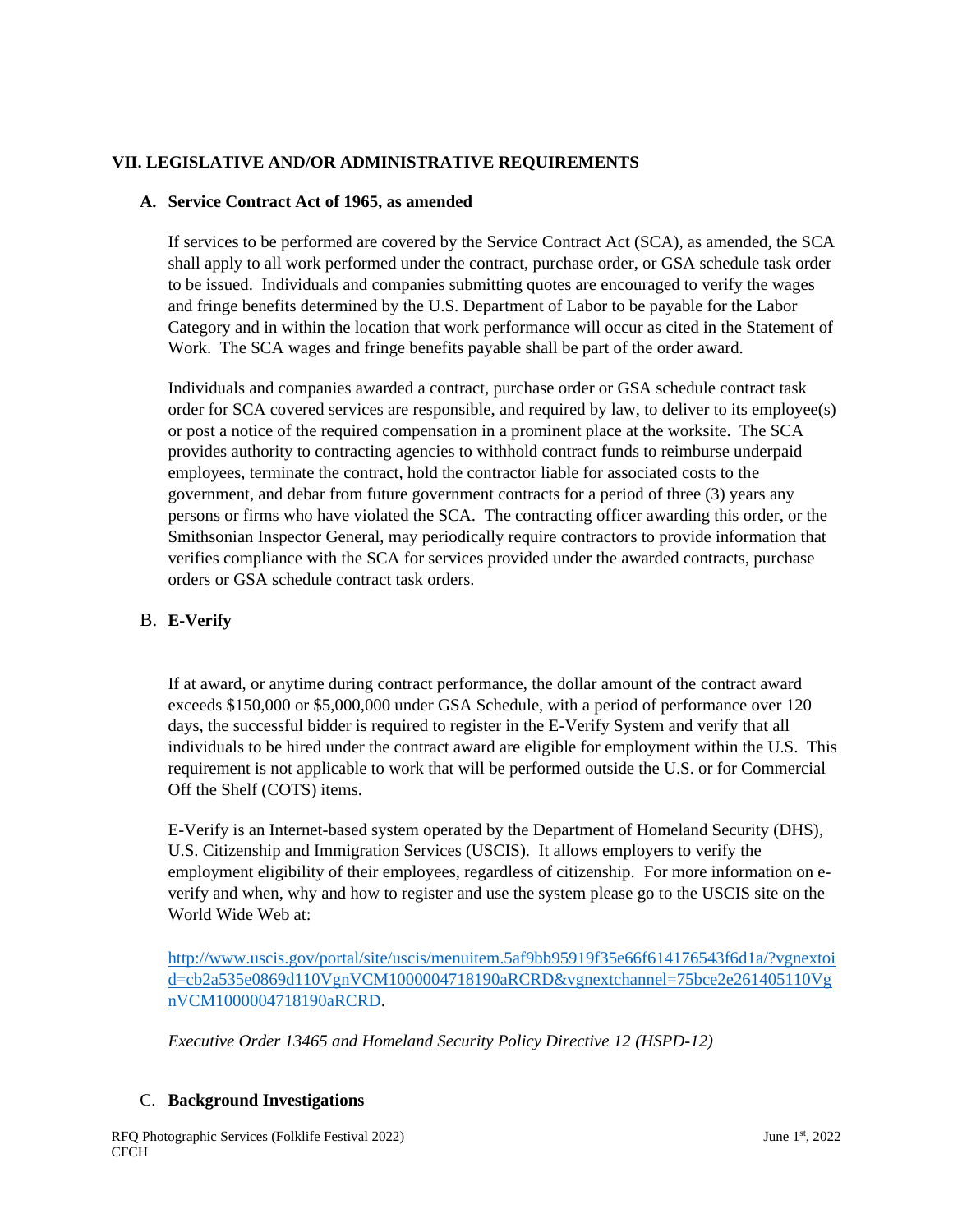If a contractor employee assigned to the SI under this contract will have an association with SI that will be greater than thirty (30) days, determined either at time of contract award or anytime during contract performance, and will need access to staff-only areas of SI controlled facilities and leased spaces, the employee shall be required to receive an SI Credential. Contractor employees who require an SI Credential shall be required to undergo and pass an appropriate background investigation and complete security awareness training before an SI Credential is issued. Employees whose associations with the SI will be less than 30 days shall not receive a background investigation or SI Credential, however, they must be escorted by Credentialed personnel at all times when in staff-only areas of SI facilities. If relevant to this RFQ, a form OCon 520, Background Investigations and Credentials for Contractors' Personnel, is included. The following actions shall be required to be completed by the SI Contracting Officer's Technical Representative (COTR) and successful vendor:

- 1. The COTR shall provide an OF-306, Declaration for Federal Employment form, for each of the Contractor's employees who will be assigned to the SI for 30 days or longer. The OF-306 forms must be completed by each person and returned by the Contractor to the COTR, or other designated SI employee, within ten (10) workdays from receipt of the forms by the Contractor.
- 2. For contractors to SI organizations outside the Washington DC and New York City areas, forms SF-87, Fingerprint Cards, shall be provided to the Contractor by the COTR or other designated SI employee. Each form SF-87 must be returned to the COTR, or other designated SI employee, within ten (10) workdays from receipt of the forms by the Contractor When necessary, the forms SF-87 shall be submitted by the Contractor with the OF-306.

*Homeland Security Policy Directive 12 (HSPD-12)*

# **VIII. INFORMATION TO BE SUBMITTED WITH QUOTES**

Quotes submitted must include the following information to be deemed responsive to this Request for Quote and accepted by the SI:

- A. Job Title (from RFQ): "Photographic Services (Folklife Festival 2022)"
- B. Business name, address, telephone number, and DUNS number
- C. Business point of contact name, telephone number and email address
- D. Relevant Experience résumé highlighting education, work experience, qualifications, and technical competence
- E. Past Performance information should include (if available) the cost, project description and period of performance. Contact person with telephone number and other relevant information for at least two (2) recent and relevant contracts for the same or similar goods and/or services, that is, a reference contact for similar work performed in the past.
- F. Pricing.
- G. Certificates or other documentation confirming appropriate types and levels of insurance required are in effect, and other certificates and documentation requested.